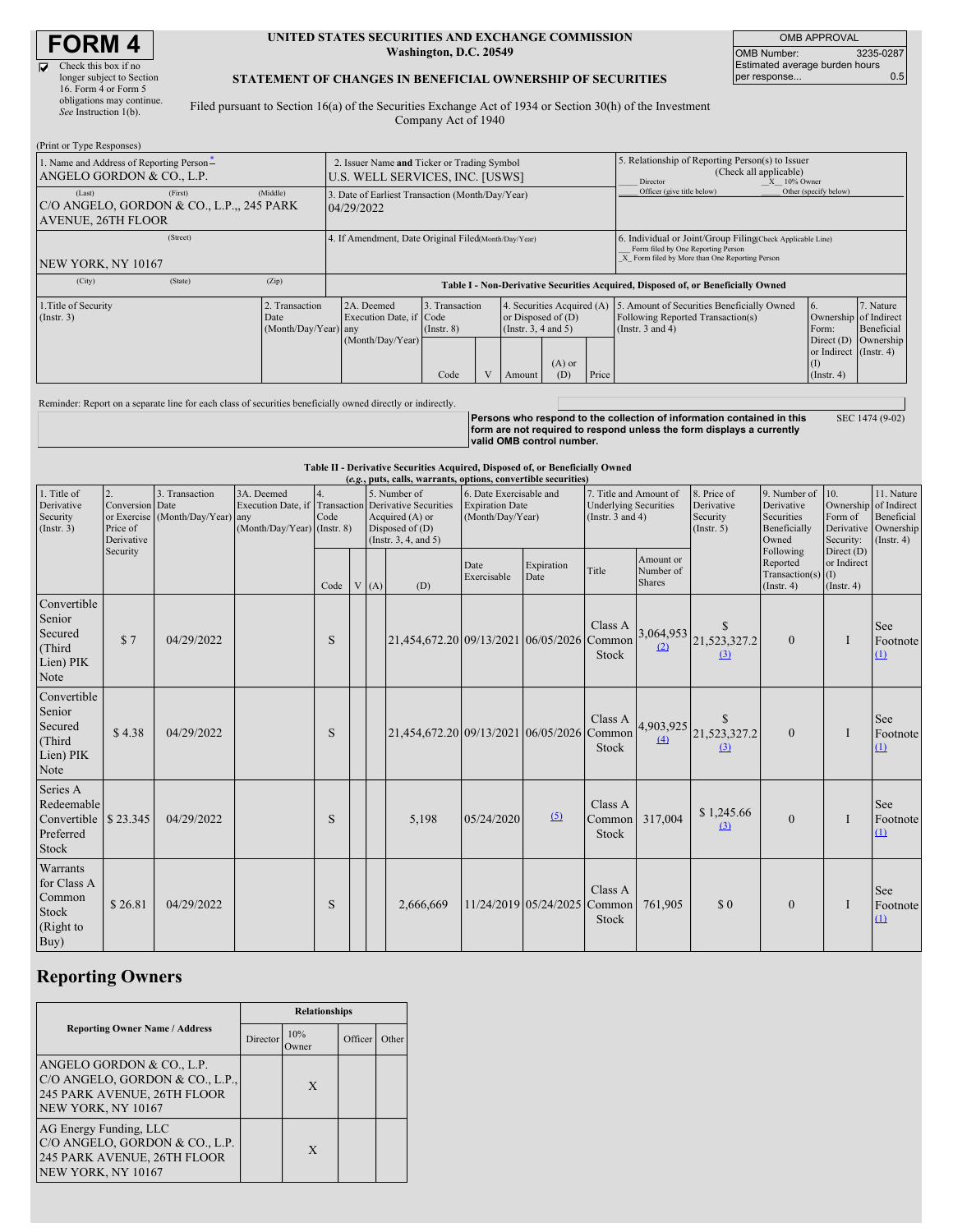| <b>AG GP LLC</b><br>C/O ANGELO, GORDON & CO., L.P<br>245 PARK AVENUE, 26TH FLOOR<br>NEW YORK, NY 10167        | $\mathbf{x}$ |  |
|---------------------------------------------------------------------------------------------------------------|--------------|--|
| Baumgarten Joshua<br>C/O ANGELO, GORDON & CO., L.P.<br>245 PARK AVENUE, 26TH FLOOR<br>NEW YORK, NY 10167      | $\mathbf{x}$ |  |
| <b>SCHWARTZ ADAM R</b><br>C/O ANGELO, GORDON & CO., L.P.<br>245 PARK AVENUE, 26TH FLOOR<br>NEW YORK, NY 10167 | X            |  |

### **Signatures**

| /s/ Christopher D. Moore, as Attorney-in-Fact for Josh Baumgarten and Adam Schwartz, Managing Members of AG GP LLC, Managing Members of<br>Angelo, Gordon & Co., L.P.<br>Signature of Reporting Person                             | 05/02/2022<br>Date |
|------------------------------------------------------------------------------------------------------------------------------------------------------------------------------------------------------------------------------------|--------------------|
| /s/ Christopher D. Moore, as Attorney-in-Fact for Josh Baumgarten and Adam Schwartz, Managing Members of AG GP LLC, Managing Members of<br>Angelo, Gordon & Co., L.P., Manager of AG Funding, LLC<br>Signature of Reporting Person | 05/02/2022<br>Date |
| /s/ Christopher D. Moore, as Attorney-in-Fact for Josh Baumgarten and Adam Schwartz, Managing Members of AG GP LLC<br>Signature of Reporting Person                                                                                | 05/02/2022<br>Date |
| /s/ Christopher D. Moore, as Attorney-in-Fact for Josh Baumgarten                                                                                                                                                                  | 05/02/2022         |
| "Signature of Reporting Person                                                                                                                                                                                                     | Date               |
| /s/ Christopher D. Moore, as Attorney-in-Fact for Adam Schwartz<br>Signature of Reporting Person                                                                                                                                   | 05/02/2022<br>Date |

## **Explanation of Responses:**

- **\*** If the form is filed by more than one reporting person,*see* Instruction 4(b)(v).
- **\*\*** Intentional misstatements or omissions of facts constitute Federal Criminal Violations. *See* 18 U.S.C. 1001 and 15 U.S.C. 78ff(a).
- (1) managing members of AG GP LLC ("AG GP"), which is the sole general partner of Angelo Gordon. Each of Messrs. Baumgarten and Schwartz, and AG GP may be deemed to control Angelo Gordon. Each of<br>Angelo Gordon, AG GP and M These securities were held directly by AG Energy Funding, LLC ("AG Energy Funding") for which Angelo, Gordon & Co, L.P. ("Angelo Gordon") is the manager. Josh Baumgarten and Adam Schwartz are the deemed to be an admission that any of Angelo Gordon, AG GP, Mr. Baumgarten or Mr. Schwartz is the beneficial owner of such securities for purposes of Section 16 or for any other purpose.
- **( 2)** AG Energy Funding may have converted the convertible note during its term into a number of shares of Class A Common Stock of U.S. Well Services, Inc. (the "Common Stock") equal to the outstanding principal and accrued but
- application had been approved. The convertible note may not be converted if the conversion would result in violations of Nasdaq Capital Market's change of control or certain other Nasdaq rules.
- **( 3)** The price includes the payment for partially accrued in-kind interest or dividends.
- (4) divided by a conversion price of \$4.38, subject to adjustment. If the convertible note is outstanding as of maturity, the convertible note will automatically be converted into shares of Common Stock using the AG Energy Funding may convert the convertible note during its term into a number of shares of Class A Common Stock of Common Stock equal to the outstanding principal and accrued but unpaid interest volume weighted average price. The convertible note may not be converted if the conversion would result in violations of Nasdaq Capital Market's change of control or shareholder approval limitations.
- **( 5)** The Series A Redeemable Convertible Preferred Stock has no expiration date.

Note: File three copies of this Form, one of which must be manually signed. If space is insufficient, *see* Instruction 6 for procedure.

Potential persons who are to respond to the collection of information contained in this form are not required to respond unless the form displays a currently valid OMB number.